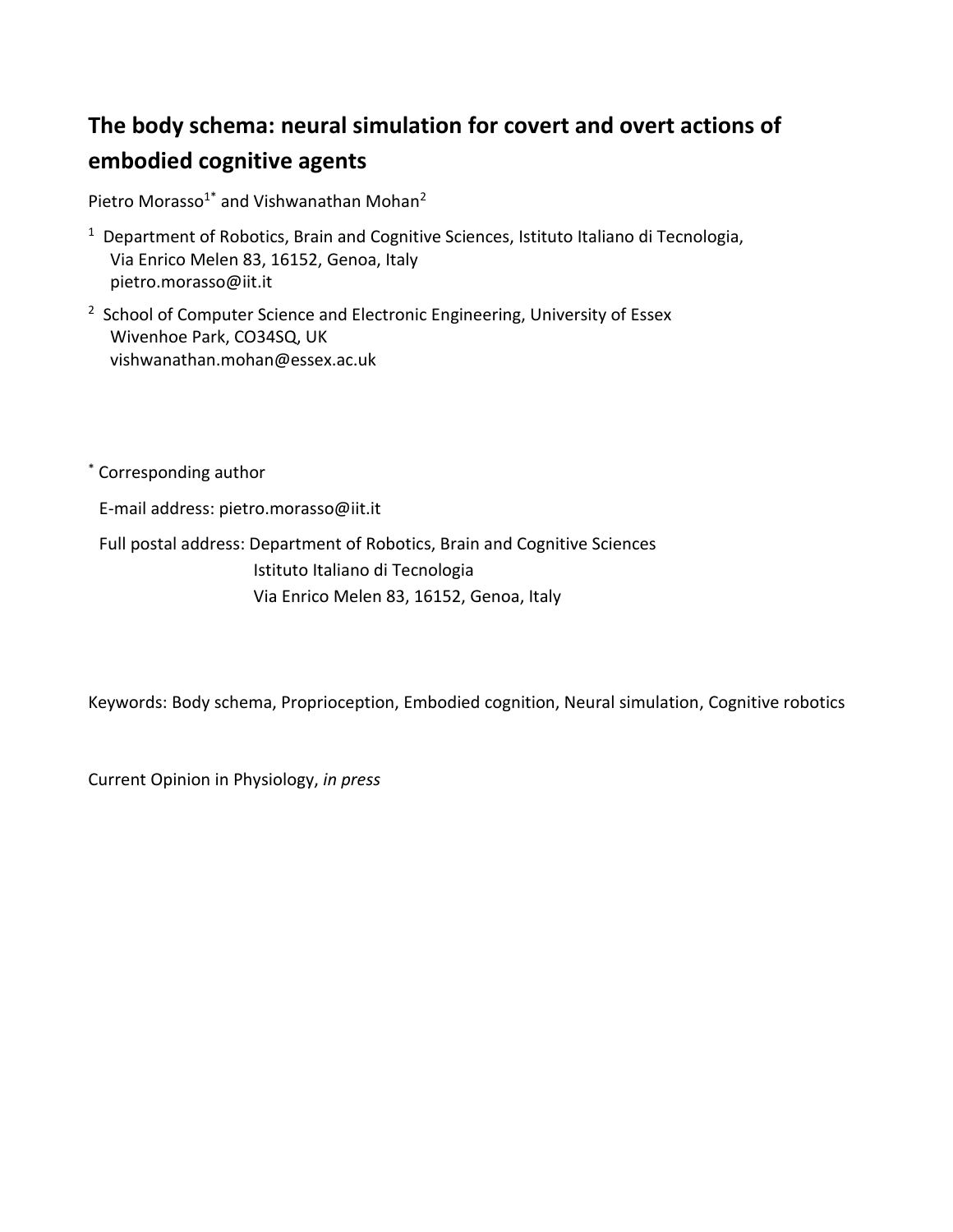### **Abstract**

This brief commentary on the general topic of "body schema" is focused on its computational role, as an internal model that integrates proprioceptive information, for allowing embodied cognitive agents to carry out the neural simulation of covert and overt actions in a unitary manner. The discussion takes inspiration from the vintage but still valid seminal observation by Marr and Poggio that, in order to understand cognitive agents, both human and artificial, we should consider them as Generalized Information Processing Systems, to be analyzed along three levels: computational, algorithmic, and implementation. Accordingly, the body schema concept is briefly analyzed along this line, with the purpose of outlining a cognitive architecture that links embodied cognition with motor control through the body schema.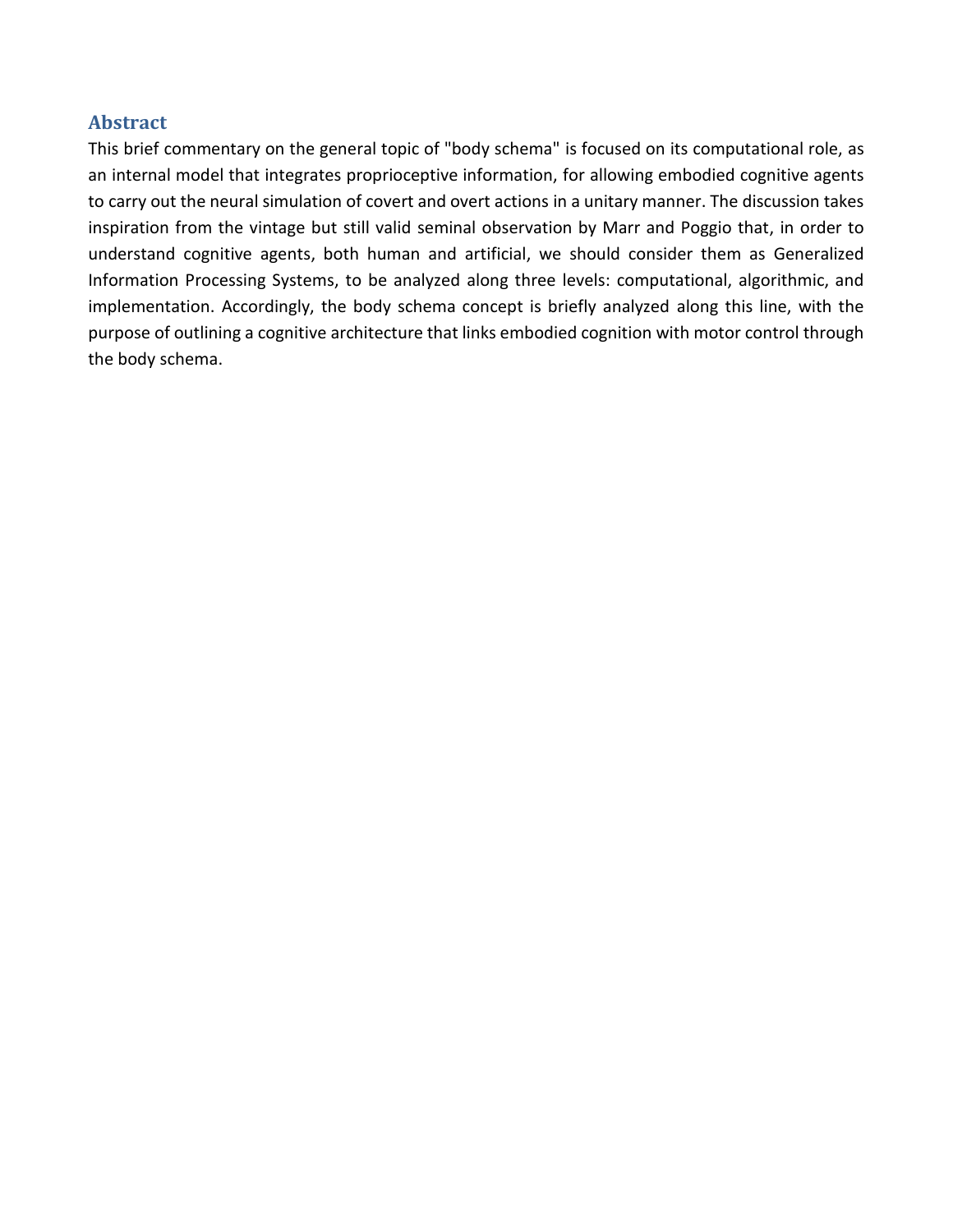### **Introduction: the body schema as a generalized information processing system**

The hypothesis that human purposive behavior requires some form of body representation, based on proprioceptive information, has been around for more than a century [1], supported by clinical observations that also suggested a multiplicity of representations [2-4]: *Body Schema* proper*, Body Image,* and *Superficial Schema.*  Although such descriptive multiplicity is associated with a variety of clinical findings, we suggest that it highlights the multiple facets of a complex but unitary computational process: a somatotopically organized, extended body schema model, whose main function is the neural simulation of both real (overt) or imagined (covert) actions [5]. In this framework, such an extended body schema concept plays the crucial role of a bridge between embodied cognition [6] and motor control, enabling goal-directed actions guided by prospection [7,8].

In general, cognitive agents — human or artificial — are characterized by the persistent need to link purposive actions to the prediction of their outcomes [9], a feature that was originally captured by Norbert Wiener with the invention of Cybernetics [10]. Such legacy was unfolded over the years and is still running through the contemporary developments of robotics and artificial intelligence, on one side, and neuroscience/cognitive science, on the other. In both cases, we can take inspiration from a seminal observation by Marr and Poggio [11] that, in order to understand cognitive agents, we should regard them as *Generalized Information Processing Systems.* This means, in particular, to articulate our investigation into three nearly independent but complementary levels of analysis, avoiding a widespread tendency to mix them: 1) the *computational level* that should clarify **what** needs to be computed and **why**; 2) the *algorithmic level*, focused on **how** the computation is carried out, in terms of the used representations and the processes employed to build and manipulate the representations; 3) the *implementational/physical level*, related to the selection and activation of the specific neural hardware used to carry out the computation. Although this epistemic approach was applied mostly to vision, there is ground to believe that the view of David Marr included motor cognition as well, considering his early work on theories of cerebellum, hippocampus, and neocortex: probably, he simply did not have time to do it for his premature death.

## **The computational level**

A computational theory of the body schema may stem from the fact that a cognitive agent is continually involved in prospectively-guided, goal-directed actions and thus is faced by the challenge of choosing an action course on the basis of the predictable outcome. The literature on motor imagery, with particular emphasis on the studies related to the body schema [12-14], has clearly shown that *overt* actions are just the tip of an iceberg because, 'under the surface', is hidden a vast territory of *covert* counterparts, i.e. actions 'without movement'. The purpose of covert actions is to predict the likely outcome of a course of action, for understanding and deciding: for example, to restrain from acting, if the predicted result is dangerous and/or clearly leading to failure, or to analyze the anticipated failure for obtaining hints about a change of plan, and so on [15]. Consequently, the body schema should not be conceived as a passive and static representation of the body but as an active and dynamic mechanism, including the plastic extension to the skilled usage of tools [16] recruited and animated in a taskoriented manner. At this level of analysis, it is also necessary to consider the vexing question about the highdegree of redundancy of the human body that forces the cognitive/control system to choose action synergies among an infinite number of solutions: consider, in particular, Bernstein's *Degrees of Freedom problem* [17] and Lashley's *Principle of Motor equivalence* [18].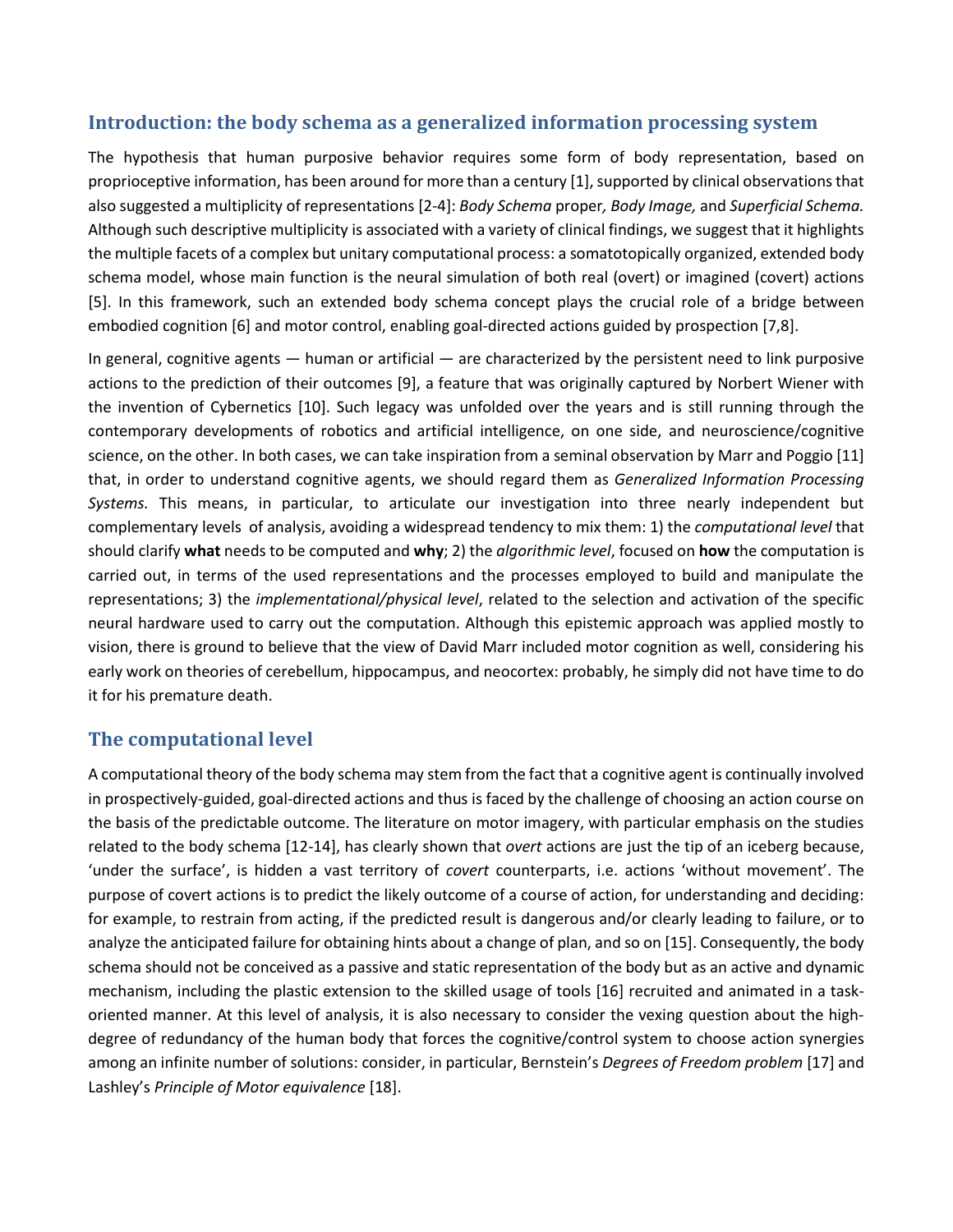Shortly, what needs to be computed by the body schema, as a generalized information processing system driven by proprioceptive information, is a detailed prediction of the possible outcome of whole-body actions, generated according to a combination of goals and task constraints. Such predictions, while being fundamental for the skilled behavior of cognitive agents, also play a role in anticipating others' actions/goals, a capability that is crucial for imitation and skill transfer.

# **The algorithmic level**

For the algorithmic level of analysis of the body schema, we suggest to focus on the simulation and emulation theories for the representation of prospectively-guided, goal-directed actions. Emulation theory [19,20] assumes that an abstract representation of movement kinematics is maintained internally over short periods of time, in such a way to support motor imagery, both self-initiated or externally triggered: an emulator typically receives input from motor planning and outputs the sensory consequences as though the movement has been executed. Simulation theory [5,21] postulates that imagined actions rely on the same set of neural mechanisms as the real actions, hence encapsulating in this mechanism the goal, the motor plan and sensory consequences. For example, observing someone "drinking a cup of coffee" or paying attention to the sentence "she drinks a cup of coffee" entails a simulation recruiting brain structures that overlap with the structures involved when one actually" drinks a cup of coffee" [22].

Internal emulation or simulation mechanisms, that were also advocated in cognitive robotics [23], may be interpreted as dynamic processes that animate the body schema. However, what still needs to be clarified is how the internal simulation may actually be organized and carried out. One possibility is that the animation of covert actions is carried out by using an internal model separate and independent of the model used for overt actions [24-26]. The alternative approach is based on the idea that the internal simulation of covert actions is performed by the same neural mechanism normally involved in overt actions, but relying on endogenous rather than exogenous sensorimotor signals [15,27,28]. The latter approach is certainly more parsimonious than the former one and is supported by a large body of direct and indirect evidence; moreover, it is linked to the still influential tradition underlying the ideomotor theories of the 19<sup>th</sup> century [29,30], namely the concept that the 'idea' of an action, i.e. the predicted/desired sensory consequences of a covert action, applies as well to goal-directed overt actions.

The question is then to figure out an algorithmic formulation of the 'idea' of the ideomotor theory that can tackle the redundancy of the motor system, without being stuck by the need to directly solve the inverse kinematic problem, i.e. choosing one among the infinite number of joint rotation patterns that are compatible with a desired trajectory of the end-effector. The proposed solution is a generalization of the Equilibrium-Point Hypothesis (EPH), introduced in the 1960's and debated ever since [31-33]. The rationale of the EPH is that the central nervous system generates overt actions as a shift of the equilibrium posture for both single- and multijoint movements, exploiting the spring-like properties of the neuromuscular system. The generalization of EPH, for including both covert and overt actions, was carried out by defining the Passive Motion Paradigm (PMP) [34- 35]. The basic idea, along with Jeannerod'ssimulation theory, is that overt and covert actions are both generated by a simulation process that "animates" the neural body schema. The novelty of PMP is to explain how the animation may be carried out: in simple terms, this neural process can be assimilated to the animation of a 'passive' marionette (*the body schema*) by means of a few wires (*the virtual forces*), pulled by the puppeteer, according to a storyboard (*the task plan*). Remarkably, this force-based mechanism solves the "Degrees of Freedom problem" in an implicit manner, without explicit kinematic inversion, and it naturally allows to combine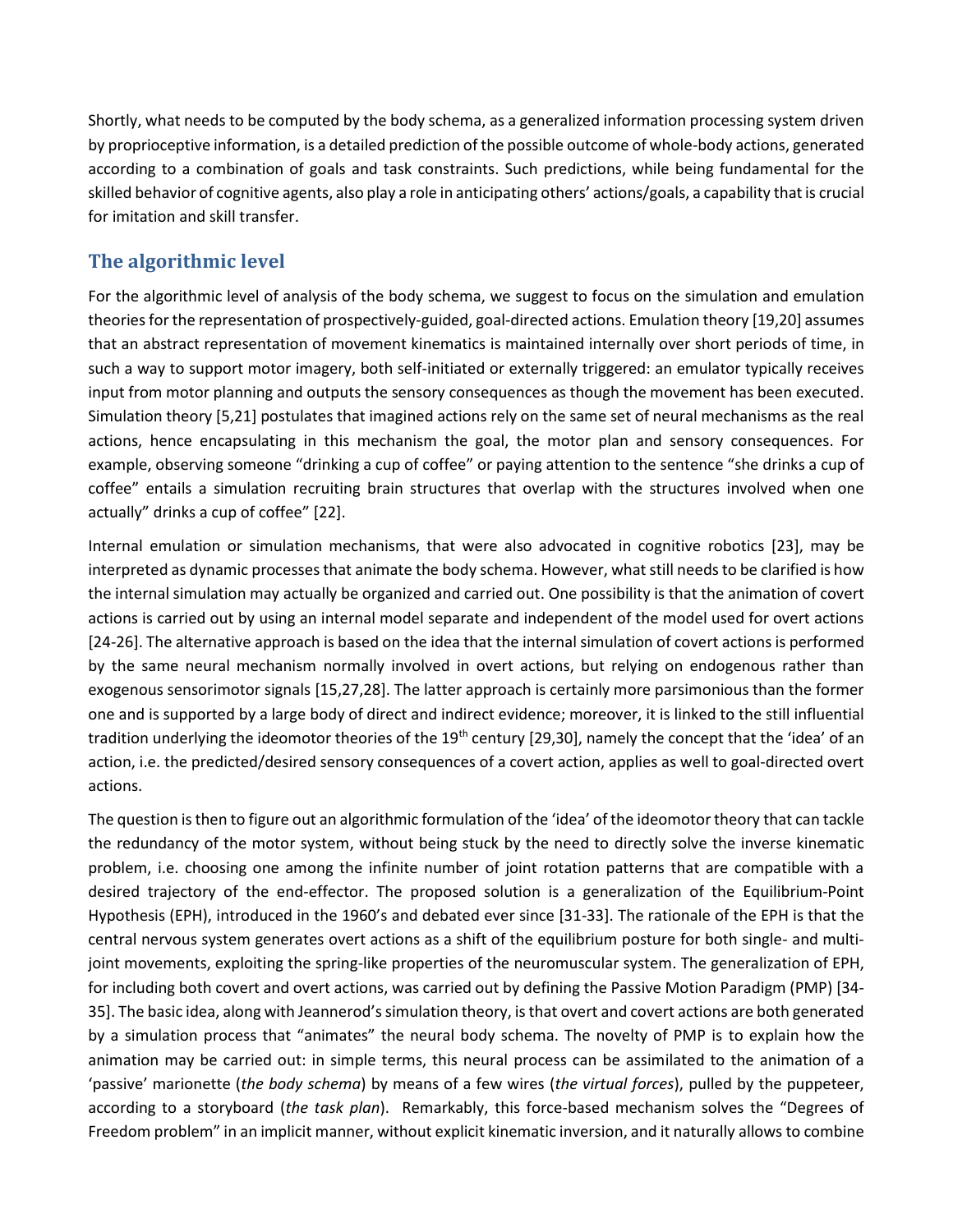multiple goals by superimposing the corresponding force fields. It is worth pointing at the analogy between PMP and Active Inference [36-37]: in both cases, there is no need to have distinct sensory and motor representations, because the 'proprioceptive predictions' of the intended action, generated by the simulation process, are sufficient to allow the motor controller to produce the basic motor synergies. Such predictions encode beliefs about the state of the world, including both proprioceptive and exteroceptive components. The standard causality between sensory and motor representations is somehow inverted: motor commands are not necessarily intended to cause desired movements – but desired movements may cause motor commands (in the form of the predicted consequences of movement). Moreover, the body schema framework also allows an agent to address the imitation game with a master, by providing the machinery for simulating the exemplary actions of the master and anticipate his intentions.

Considering that the *algorithmic level* is supposed to focus on **how** the computation is carried out, we may summarize the discussion above by saying that whole-body, goal-oriented synergies, for both overt or covert actions, may be generated by an animation process of the body schema, based on the PMP.

# **The implementation/physical level**

The algorithmic hypothesis, that the same body schema is involved in the generation of overt and covert actions, can lead to different implementation strategies for transforming a selected covert action into the corresponding overt counterpart. One possibility is that the proprioceptive predictions of a planned action are used as reference signals by simple feedback control mechanisms, one for each DoF: such servomechanisms would attempt to minimize the difference between the proprioceptive predictions and the measured sensory feedback signals. This is an implementation strategy that is frequently used in robotics, relying on the fact that robotic technologies allow to provide sensory feedback signals that are virtually noiseless and delay-less. In human physiology this is certainly not the case and the real-time control of overt actions is implemented by a combination of different control strategies (feedforward, feedback, and stiffness control), tailored to specific task and environmental conditions and aimed at compensating noise and delay of sensory signals.

The crucial point is that synergy formation (of covert actions) and motor control (of overt actions), although interrelated and deeply complementary, are logically independent processes, with different computational mechanisms, different constraints, and different timelines. Synergy formation prescribes the recruitment of different groups of joints and muscles and the basic timing, reflected in the spatio-temporal invariances of biological motion [38], but is not and cannot be concerned with the biomechanics of the body, the dynamics of the environment, or haptic interaction; moreover, a great part of the covert actions remain unnoticed, inside the virtual domain of mental simulations.

Consider, for example, the act of whole-body reaching while standing [39,40]: this an example of a dual task, with a 'focal subtask' (*reach the designated target with the hand*) and a 'postural subtask' (*keep the projection of the center of mass – CoM - inside the basis of support - BoS*). For simplicity, let us focus on a planar paradigm, related to reaching movements in the sagittal plane: the task is bidimensional, with a constraint about the horizontal position of the CoM, and there are 6 available DoFs (ankle, knee, hip, shoulder, elbow, wrist). Thus, this is a redundant task, with infinite solutions and a potential interference between the two subtasks: focusing only on the former may cause the latter to be violated. The interference problem can be avoided by a task manager by applying the PMP to the body schema with two virtual force fields: a force applied to the hand that pulls it to the target and a force applied to the CoM for pushing the CoM projection away from the border of the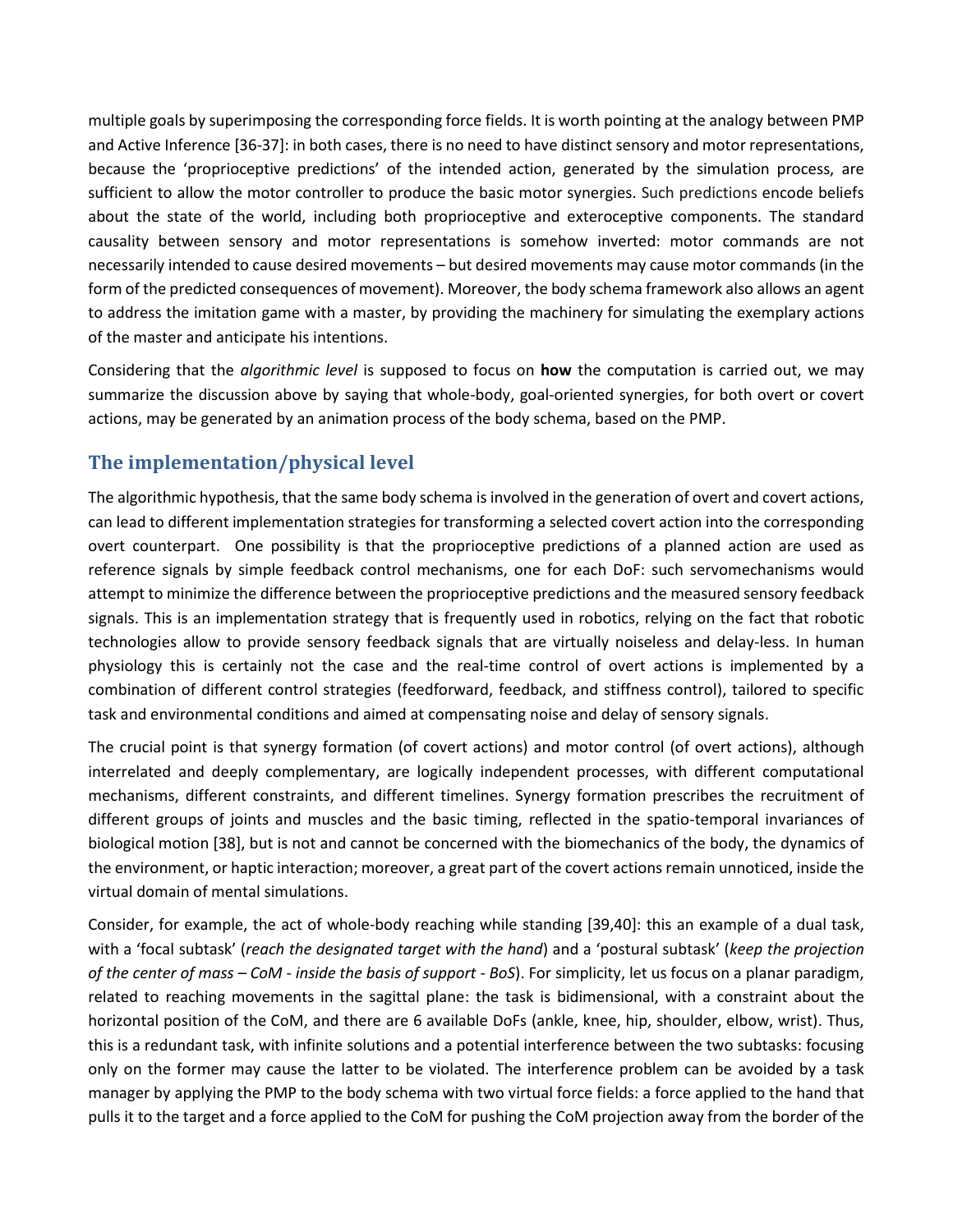BoS. By learning and remembering how to tune the two force fields, the task manager may induce the body schema to generate a stable whole-body reaching synergy, in the form of a 6-dimensional proprioceptive prediction; the crucial point is that, although such a multi-joint synergy may be statically stable, it is likely to be insufficient to activate all the involved muscles in such a way to provide dynamic stability of the body, i.e. avoiding a fall. This goal is outside the competence of the synergy formation mechanism and can be achieved by the motor controller by combining three control strategies and recruiting them simultaneously: 1) A *feedforward strategy,*  namely a bias of the antigravity muscles, driven by the proprioceptive prediction above; 2) A *stiffness strategy,*  consisting of the coactivation of antagonist muscles for achieving joint stiffness values sufficient to compensate for unaccounted internal and external disturbances; 3) A *feedback strategy,* driven by delayed sensory information of body sway, for consolidating the overall dynamic stability of the action.

The first control action provides the basic skeleton of muscle recruitment and activation, satisfying the static criterion of stability. The second one is simple and functional for most joints of the kinematic chain, but is certainly ineffective for the ankle joint, which is critical for the dynamic stability of the standing body: measured values of ankle stiffness are indeed smaller than the crucial rate of growth of the gravity toppling torque due to body sway [41]. As a consequence, the third control action, limited to the ankle joint, is crucial. The main problem to be faced is that the feedback signal about the ongoing sway is delayed by an amount that is comparable to the natural falling time constant of the body 'inverted pendulum': the risk is that a continuous delayed feedback control could enhance rather than eliminate the danger of falling. The solution adopted by the motor controller is an intermittent control policy that alternates off-phases and on-phases during postural oscillations [42-44]: active feedback control is switched on if the state of the inverted pendulum (tilt angle and angular velocity) is departing from the equilibrium condition, whereas it is switched off in the opposite case. In this manner, dynamic stability of the standing body is not a rigid equilibrium point but a robust, persistent postural oscillation (sway).

We would like to stress the separation but also the deep complementarity between body-schema driven synergy formation, on one side, and the body-environment interaction, including the specific control action, on the other [45]: for example, intermittency characterizes the latter but not the former computational process. Synergy formation, that operates on the body schema distributing the action to the redundant set of degrees of freedom of the body, incorporates the constraint of static equilibrium in the spatio-temporal patterns of proprioceptive predictions; however, the actual dynamic stabilization of the initial and final postures is carried out by a hybrid combination of different mechanisms that exploit muscle stiffness and intermittent feedback control.

In summary, the implementation/physical level of analysis of the body schema concept is mainly concerned with the recruitment and tuning of different control mechanisms, that may allow the detailed proprioceptive predictions to meet the challenge of the interaction of the body with the physics of the real world.

## **Conclusion**

This commentary analyzed the body schema as a Generalized Information Processing System, highlighting the fact that it is at the center of a cognitive architecture that supervises and coordinates overt and covert actions for skilled behavior. Figure 1 summarizes the separation but deep complementarity between the two main blocks of the cognitive architecture, namely the block that carries out muscle-less synergy formation, mainly in charge of covert actions, and the motor controller, responsible of the actual generation of muscle synergies. What flows from the cognitive to the control block is a continuous pattern of sensory predictions, while a pattern of corresponding sensory feedback signals flows in the opposite direction. Both patterns are multimodal, including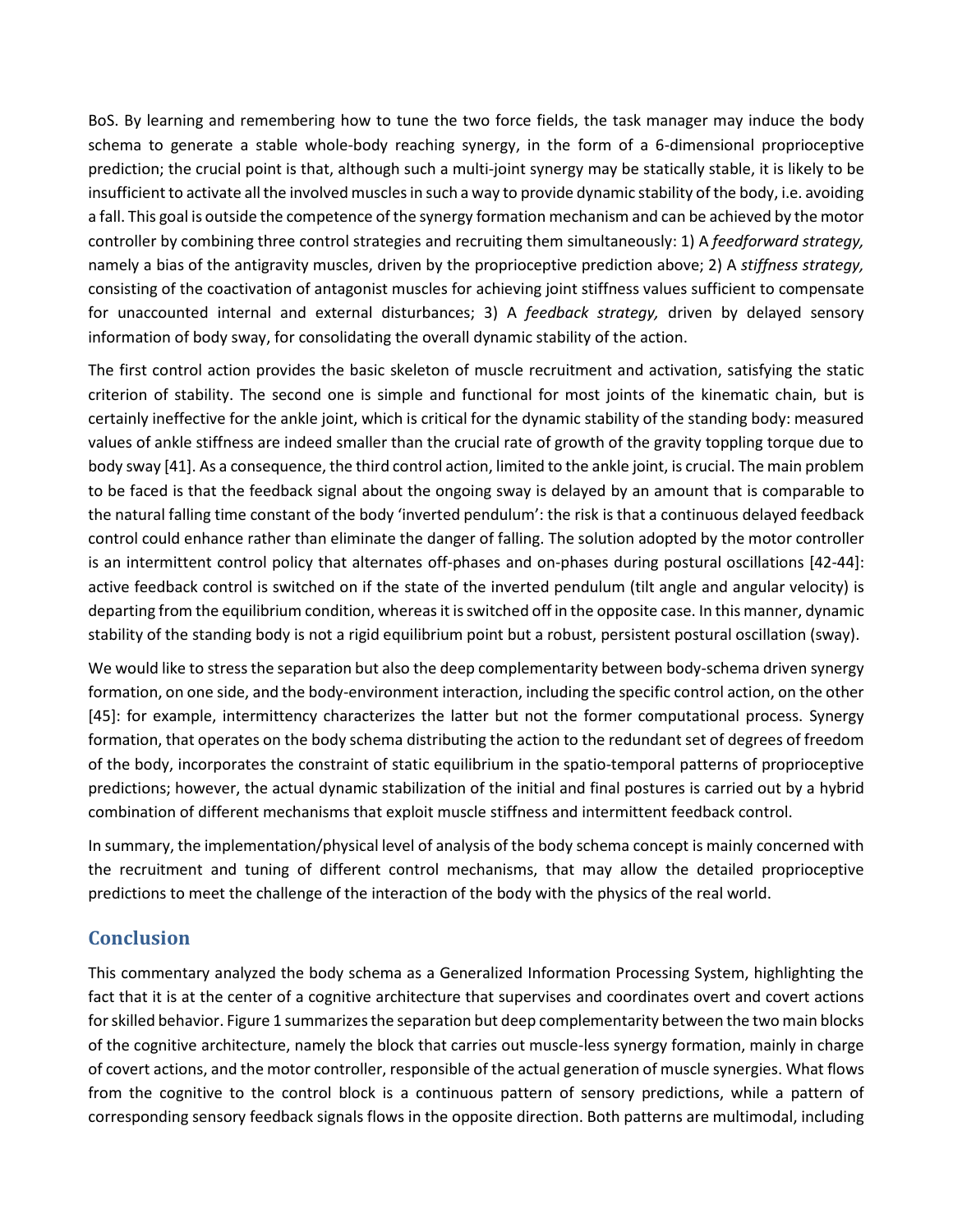in particular proprioceptive, tactile, and visual components [47-50], with a predominance of the proprioceptive component. Although the main function of this bidirectional flow of sensory information is related to the controlcognitive framework, another critical function, from the implementation point of view, is related to the need of calibrating and maintaining/updating the calibration of the body schema. This problem is central in the robotic field because multisensory calibration is essential for effective performance of cognitive robots [51,53]. Finally, we need to contrast this view of the body schema, as an information processing system for embodied cognition, to radically different formulations like the Smart Vehicles of Valentino Braitenberg [54], the refusal of neural representations by Rodney Brooks [55] or the reduction of cognition to agent-environmental dynamics by Anthony P. Chermero [56]. In particular, let us briefly focus on the criticism of Brooks, who advocates a totally bottom-up architecture that is supposed to achieve "intelligence without representation": this architecture is organized in layers, decomposing complicated intelligent behaviors into many "simple" behavioral modules, which in turn are organized into layers of simpler behaviors, down to reflex-like reactive mechanisms. Generally, the main problem of layered bottom-up architectures is that they scale-up badly when one attempts to deal with complex bodies and complex behaviors in a complex environment. Moreover, intelligence without representation may capture smart skills but is completely unable of prospective behavior that is based on the systematic and cumulatively use of action memory in its different forms: working, procedural, and episodic [9,57].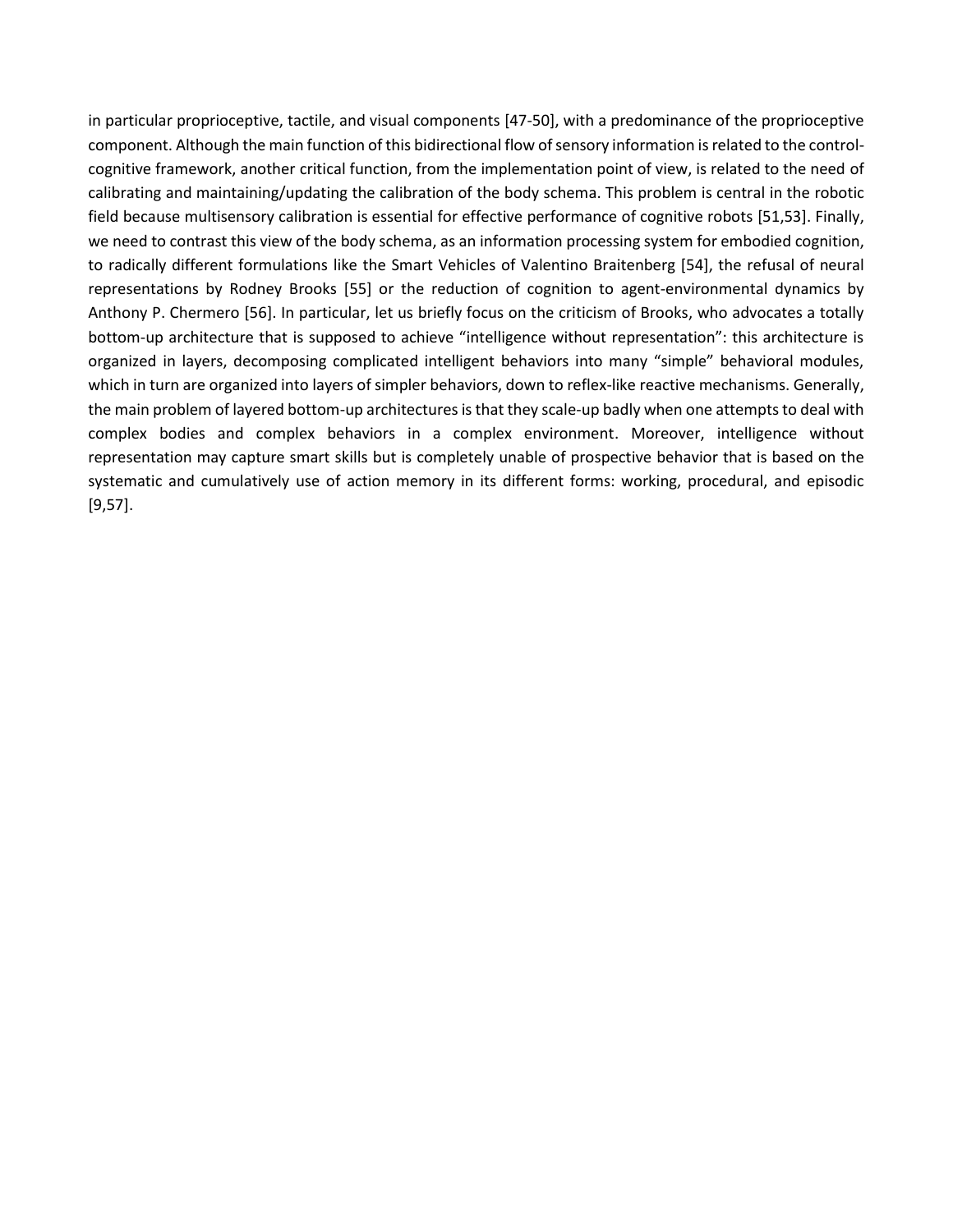

**Embodied Cognition** 

Figure 1. Schematic diagram of a cognitive architecture built around the body schema model as a Generalized Information Processing System. The body schema is a somatotopic structure, holding a proprioceptive image of the body, that is animated by the Passive Motion Paradigm (PMP), thus generating a flow of sensory predictions related to goal-oriented covert actions. Most of them remain hidden, thus carrying out the fundamental prospective function of an embodied cognitive system, namely foresight and anticipation of future consequences of an action, including assessment and re-planning. The selected action plans are transformed by the sensorimotor control system, combining the appropriate control strategies, as a function of biomechanics and physics of the environment. The animation of the PMP is organized by the Task Manager that instantiates task-related Force Fields, recalling and exploiting memory traces of previous experiences accumulated during training and practice.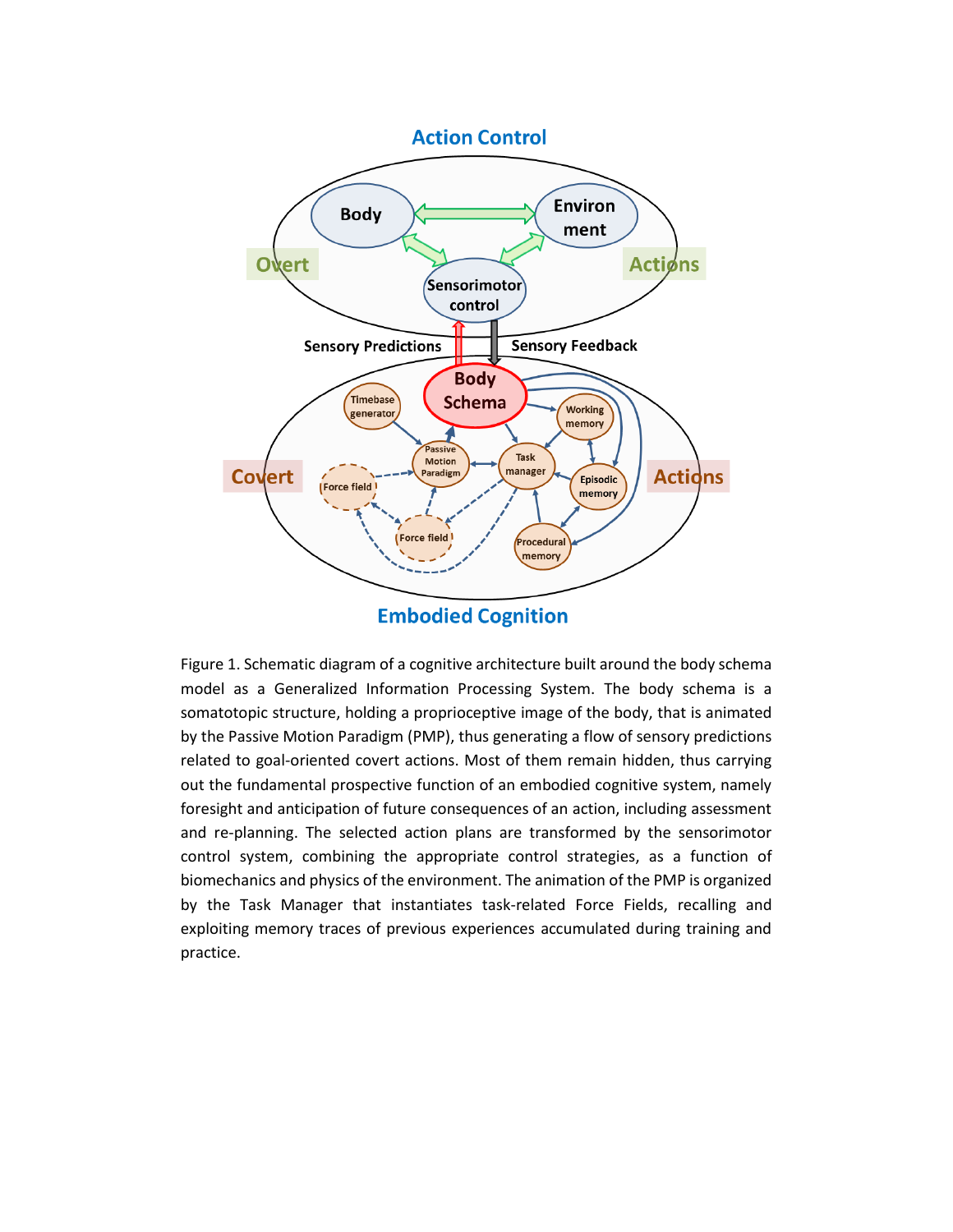#### **References and recommended reading**

Papers of particular interest, published within the period of review, have been highlighted as:

- of special interest
- •• of outstanding interest
- 1. Head H, Holmes G: **Sensory disturbances from cerebral lesions**. *Brain* 1911, **34**:102-254 [https://doi.org/10.1093/brain/34.2-3.102.](https://doi.org/10.1093/brain/34.2-3.102)
- 2. Schwoebel J, Coslett HB: **Evidence for Multiple, Distinct Representations of the Human Body**. *Journal of Cognitive Neuroscience* 2005, **17**(4): 543–553 [https://doi.org/10.1162/0898929053467587.](https://doi.org/10.1162/0898929053467587)
- 3. Pitron V, de Vignemont F: **Beyond differences between the body schema and the body image:insights from body hallucinations**. *Consciousness and Cognition* 2017, **53**:115-121 [https://doi.org/10.1016/j.concog.2017.06.006.](https://doi.org/10.1016/j.concog.2017.06.006)
- By using the experimental evidence from hallucinations the authors attempt to answer the following questions: Are the body image and the body schema somehow reshaping each other or are they relatively independent and do they only happen to be congruent?
- 4. Pitron V, Alsmith A, de Vignemont F. (2018) How do the body schema and the body image interact? *Consciousness and Cognition* 2018, **65**:352-358 [https://doi.org/10.1016/j.concog.2018.08.007.](https://doi.org/10.1016/j.concog.2018.08.007)
- •• A model is proposed for explaining how and why body schema and body image, as two complementary forms of representation, modify each other.
- 5. Jeannerod M: **Neural simulation of action: a unifying mechanism for motor cognition**. *NeuroImage* 2001, **14**(1): S103-S109 <https://doi.org/10.1006/nimg.2001.0832>
- 6. Wilson M: **Six Views of Embodied Cognition**. *Psychonomic Bulletin & Review* 2002, **9** (4): 625–636 <https://doi.org/10.3758/bf03196322> .
- 7. Maturana HR, Varela FJ: **The tree of knowledge: The biological roots of human understanding**. Boulder:Shambhala Pub; 1987: 0877736421.
- 8. von Hofsten C: **An action perspective on motor development**. *Trends Cogn Sci* 2004, **8**: 266–272 [https://doi.org/10.1016/j.tics.2004.04.002.](https://doi.org/10.1016/j.tics.2004.04.002)
- 9. Vernon D, Beetz M, Sandini G: **Prospection in cognitive robotics: The case for joint episodic-procedural memory**. *Frontiers in Robotics and AI* 2015, **2: 19** [https://doi.org/10.3389/frobt.2015.00019.](https://doi.org/10.3389/frobt.2015.00019)
- 10. Wiener N: **Cybernetics: Or Control and Communication in the Animal and the Machine**. Cambridge:MIT Press; 1948: 9780262537841.
- 11. Marr D, Poggio T: **From Understanding Computation to Understanding Neural Circuitry**. *MIT Libraries* 1976, AIM-357: 1-21.
- •• This internal memo of the MIT Artificial Intelligence Lab did not have time to be reformulated as a full paper because David Marr died soon thereafter. However, it was and is still very influential after more than 40 years, having paved the road for a stricter collaboration between neuroscience/physiology, on one side, and cybernetics/artificial intelligence, on the other.
- 12. Schwoebel J, Boronat CB, Coslett HB: **The man who executed ''imagined'' movements: Evidence for dissociable components of the body schema**. *Brain and Cognition* 2002, **50**: 1–16 [https://doi.org/10.1016/S0278-2626\(02\)00005-2.](https://doi.org/10.1016/S0278-2626(02)00005-2)
- 13. Shenton JT, Schwoebel J, Coslett HB: **Mental motor imagery and the body schema: evidence for proprioceptive dominance**. *Neuroscience Letters* 2004, **370**: 19–24 [https://doi.org/10.1016/j.neulet.2004.07.053.](https://doi.org/10.1016/j.neulet.2004.07.053)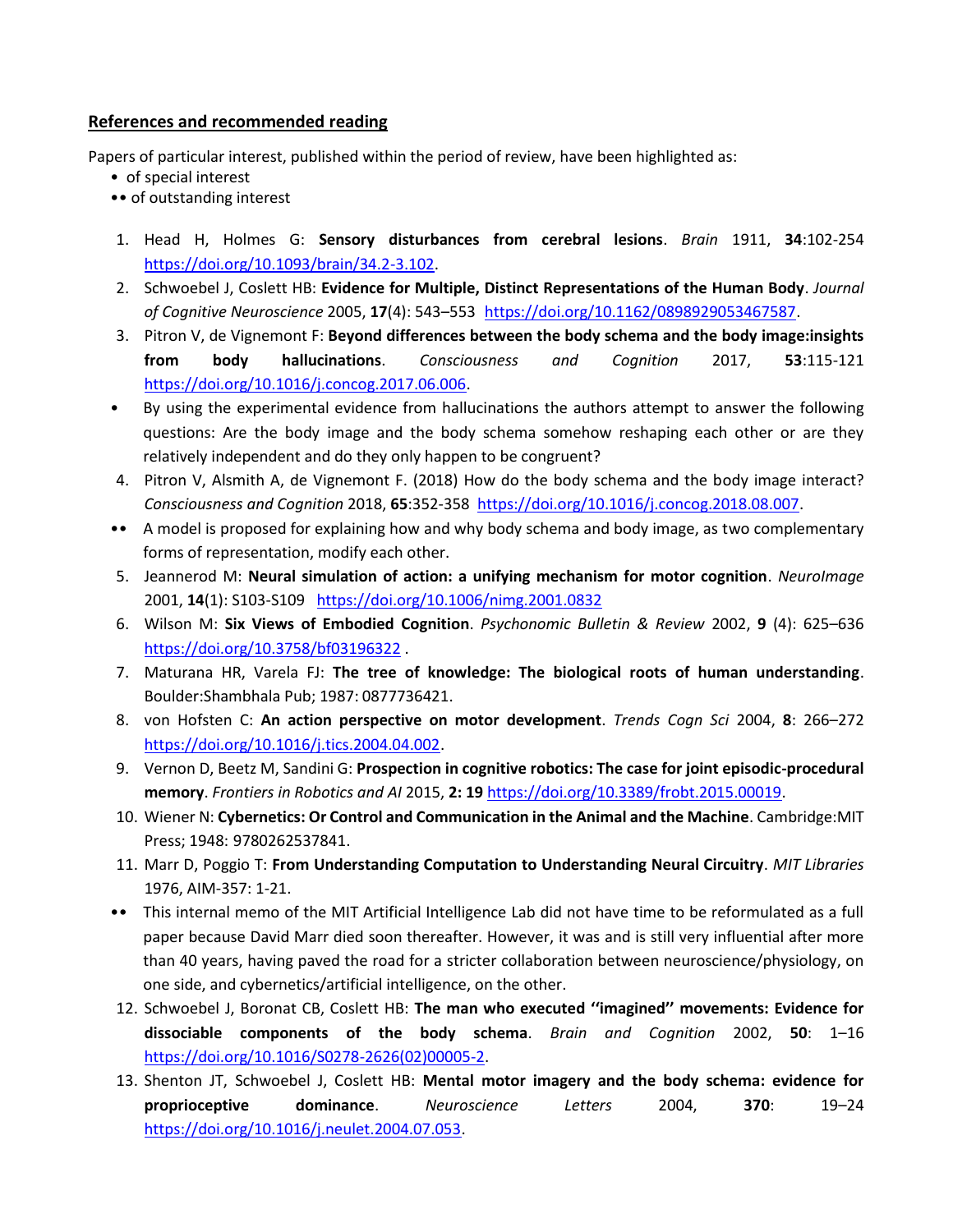- 14. Baccarini M, Martel M, Cardinali L, Sillan O, Farnè A, Roy AC: **Tool use imagery triggers tool incorporation in the body schema**. *Frontiers in Psychol* 2014, **5**: 492 https://doi.org/[10.3389/fpsyg.2014.00492.](https://doi.org/10.3389/fpsyg.2014.00492)
- 15. Mohan V, Bhat A, Morasso P: **Muscleless Motor synergies and actions without movements: From Motor neuroscience to cognitive robotics**. *Physics of Life Reviews* 2019, **30**: 89-111 [https://doi.org/10.1016/j.plrev.2018.04.005.](https://doi.org/10.1016/j.plrev.2018.04.005)
- This paper explains in details the rationale of this commentary.
- 16. Maravita A, Iriki A: Tools for the body (schema). Trends Cogn Sci 2004, 8: 79–86 https://doi.org/10.1016/j.tics.2003.12.008.
- 17. Lashley KS: **Integrative function of the cerebral cortex**. *Physiological Reviews* 1933, **13**(1):1–42 [https://doi.org/10.1152/physrev.1933.13.1.1.](https://doi.org/10.1152/physrev.1933.13.1.1)
- 18. Bernstein N: **The co-ordination and regulation of movements**. Oxford: Pergamon Press; 1967: B0007ITDZ8
- 19. Grush R: **The emulation theory of representation: motor control, imagery, and perception**. *Behav Brain Sci* 2004, **27**(3): 377–396<https://doi.org/10.1017/s0140525x04000093> .
- 20. Ptak R, Schnider A, Fellrath J: **The dorsal frontoparietal network: a core system for emulated action**. *Trends Cogn Sci* 2017, **21**(8): 589–599 [https://doi.org/10.1016/j.tics.2017.05.002.](https://doi.org/10.1016/j.tics.2017.05.002)
- •• Starting from the evidence about the involvement of the dorsal frontoparietal network of the human brain in a variety of motor and cognitive functions (from motor planning and imagery to mental rotation, spatial attention, and working memory) it is proposed that this network can be understood as a system for the internal emulation of actions, with a generality of cognitive and motor functions.
- 21. O'Shea H, Moran A: Does motor simulation theory explain the cognitive mechanisms underlying motor imagery? A critical review. Front Hum Neurosci 2017, 11:72 [https://doi.org/10.3389/fnhum.2017.00072.](https://doi.org/10.3389/fnhum.2017.00072)
- •• This review analyzes in depth the linkage between the motor simulation theory, formulated by Marc Jeannerod, and motor imagery, proposing that they share certain mental representations and mechanisms with action execution, hence activating similar neural pathways.
- 22. Jeannerod M: **The representing brain: neural correlates of motor intention and imagery**. *Behav. Brain Sci* 1994, 17(2): 187-202; doi: [https://doi.org/10.1017/S0140525X00034026.](https://doi.org/10.1017/S0140525X00034026)
- 23. Vernon D: **Internal simulation in embodied cognitive systems***. Phys Life Rev* 2019, **30**:122–125 <https://doi.org/10.1016/j.plrev.2019.02.012> .
- This commentary is a clear explanation of the need of cognitive agents (humans or cognitive robots) to continually predict the need for actions and their outcomes and the related emerging support of the concept that internal simulation plays a key role in such prospectively-guided goal-directed action.
- 24. Kawamura K, Gordon SM, Ratanaswasd P, Erdemir E, Hall JF**: Implementation of cognitive control for a humanoid robot**. *Int J Humanoid Robot* 2008, **5**(4): 547–586 <https://doi.org/10.1142/S0219843608001558>
- 25. Wolpert DM, Miall RC, Kawato M: **Internal models in the cerebellum**. *Trends Cogn Sci* 1998, **2**(9): 338– 347 [https://doi.org/10.1016/S1364-6613\(98\)01221-2.](https://doi.org/10.1016/S1364-6613(98)01221-2)
- 26. Kunze L, Beetz M: **Envisioning the qualitative effects of robot manipulation actions using simulationbased projections**. *Artif Intell* 2017, **247**:352–80 [https://doi.org/10.1016/j.artint.2014.12.004.](https://doi.org/10.1016/j.artint.2014.12.004)
- •• This paper focuses on *envisioning,* namely a qualitative reasoning method that reasons about actions and their effects based on simulation-based projections. These methods allow a robot to infer *what could*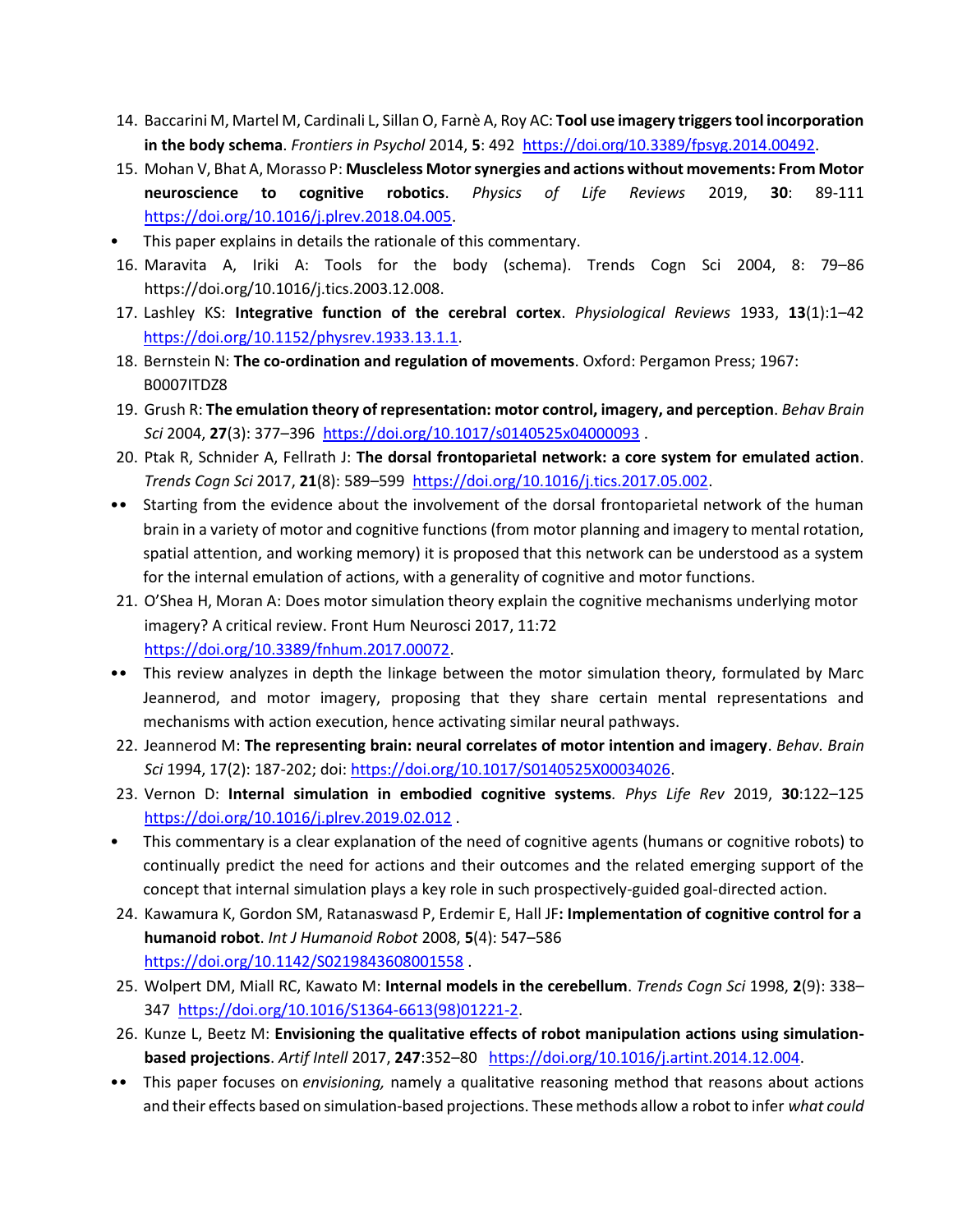*happen* when it performs a task in a certain way but can also provide a rationale for understanding the organization of human behavior and the role of the body schema in this framework.

- 27. Shanahan MP: **A cognitive architecture that combines internal simulation with a global workspace**. *Conscious Cogn* 2006, **15**(2): 433–449 <https://doi.org/10.1016/j.concog.2005.11.005> .
- 28. Hesslow G: **The current status of the simulation theory of cognition**. *Brain Res* 2012, **1428**: 71–79 [https://doi.org/10.1016/j.brainres.2011.06.026.](https://doi.org/10.1016/j.brainres.2011.06.026)
- 29. James W: **The principles of psychology**. New York:Henry Holt and Co; 1890:978-1-60206-284-9.
- 30. Shin YK, Proctor RW, Capaldi EJ: **A review of contemporary ideomotor theory**. *Psychological Bulletin* 2010, **136**(6): 943–974 <https://doi.org/10.1037/a0020541> .
- 31. Feldman AG: **Functional tuning of the nervous system with control of movement or maintenance of a steady posture: II controllable parameters of the muscle**. *Biophysics* 1966, **11**: 565–578
- 32. Feldman AG: **Once more on the equilibirium hypothesis (lambda model) for motor control**. *J Mot Behav* 1986, **18**: 17–54 <https://doi.org/10.1080/00222895.1986.10735369> .
- 33. Bizzi E, Hogan N, Mussa-Ivaldi FA, Gistzter S: **Does the nervous system use equilibrium-point control to guide single and multiple joint movements?** *Behav and Brain Sciences* 1992, 15(4): 603-613 [https://doi.org/10.1017/S0140525X00072538.](https://doi.org/10.1017/S0140525X00072538)
- 34. Mussa Ivaldi FA, Morasso P, Zaccaria R: **Kinematic networks. A distributed model for representing and regularizing motor redundancy**. *Biol Cybern* 1988, **60**: 1–16<https://doi.org/10.1007/BF00205967> .
- 35. Mohan V, Morasso P: **Passive Motion Paradigm: an alternative to Optimal Control**. *Frontiers in Neurorobotics* 2011, **5**: 4 <https://doi.org10.3389/fnbot.2011.00004> .
- 36. Friston K, Mattout J, Kilner J: **Action understanding and active inference**. *Biol Cybern* 2011, **104**: 137– 160 <https://doi/10.1007/s00422-011-0424-z> .
- 37. Friston KJ, ParrT: **Passive motion and active inference**. *Phys Life Rev* 2019, **30**: 112–115 <https://doi.org/10.1016/j.plrev.2019.01.004> .
- This paper explains how two apparently different models, passive motion and active inference, are in fact complementary paradigms for understanding an embodied interaction between the body schema and the world.
- 38. Johansson G: **Visual perception of biological motion and a model for its analysis**. *Perception & Psychophysics* 1973, **14**(2): 201–211 [https://doi.org/10.3758/BF03212378.](https://psycnet.apa.org/doi/10.3758/BF03212378)
- 39. Morasso P, Casadio M, Mohan V, Zenzeri J: **A neural mechanism of synergy formation for whole body reaching**. *Biol Cybern* 2010, **102**(1): 45–55 <https://doi.org/10.1007/s00422-009-0349-y> .
- 40. Morasso P, Casadio M, Mohan V, Rea F, Zenzeri J: **Revisiting the body-schema concept in the context of Whole-Body Postural-Focal Dynamics**. *Frontiers Human Neurosci* 2015, **9**: 83 [https://doi.org/10.3389/fnhum.2015.00083.](https://doi.org/10.3389/fnhum.2015.00083)
- 41. Casadio M, Morasso P, Sanguineti V: **Direct measurement of ankle stiffness during quiet standing: implications for control modelling and clinical application**. *Gait & Posture* 2005, 21: 410-414 https://doi.org/10.1016/j.gaitpost.2004.05.005
- 42. Bottaro A, Yasutake Y, Nomura T, Casadio M, Morasso P: **Bounded stability of the quiet standing posture: an intermittent control model**. *Hum Mov Sci* 2008, **27**(3): 473–495 <https://doi.org/10.1016/j.humov.2007.11.005> .
- 43. Asai Y, Tasaka Y, Nomura K, Nomura T, Casadio M, Morasso P: **A model of postural control in quiet standing: robust compensation of delay-induced instability using intermittent activation of feedback control.** *PLoS One* 2009, **4**(7): e6169 <https://doi.org/10.1371/journal.pone.0006169> .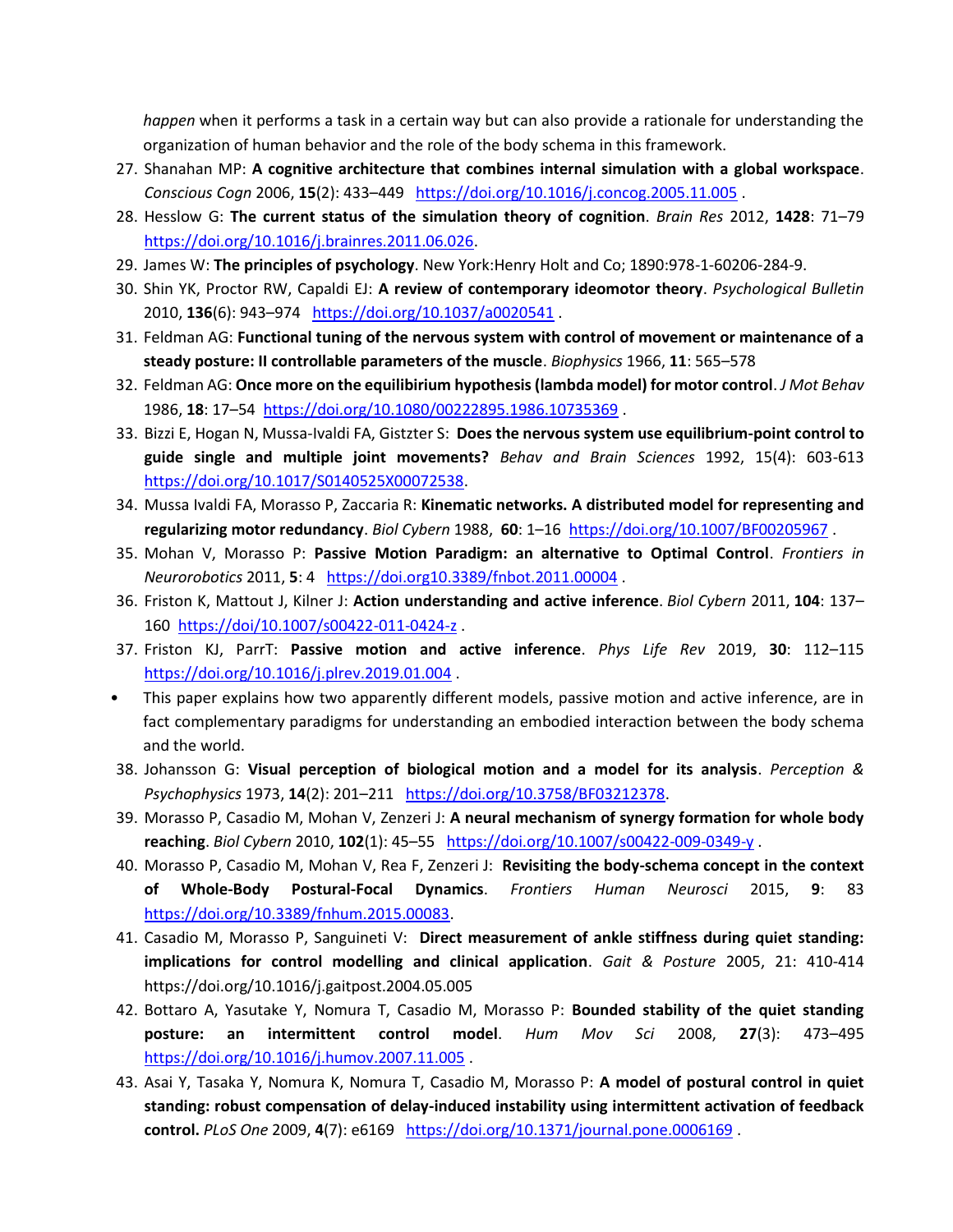- 44. Morasso P, Cherif A, Zenzeri J: **Quiet Standing: the Single Inverted Pendulum Model is not so bad after all**. *PLoS One* 2019, **14**(3): e0213870 <https://doi.org/10.1371/journal.pone.0213870> .
- 45. Murata A, Maeda K, Naito E: **Body schema as a link between motor control and cognitive function**. *Proc. IEEE ICME*, July 1-4, 2012, Kobe, Japan, 467-470 <https://doi.org/10.1109/ICCME.2012.6275708>.
- 46. Maravita A., Charles Spence C., Driver J: **Multisensory Integration and the Body Schema: Close to Hand and Within Reach**. *Current Biol* 2003, **13**(13): R531–R539 [https://doi.org/10.1016/S0960-](https://doi.org/10.1016/S0960-9822(03)00449-4) [9822\(03\)00449-4.](https://doi.org/10.1016/S0960-9822(03)00449-4)
- 47. Cardinali L, Brozzoli C, Luauté J, Roy AC, Farnè A: **Proprioception is necessary for body schema plasticity: evidence from a deafferente patient**. *Frontiers Human Neurosci, Case Reports* 2016, **10**: 272 <https://doi.org/10.3389/fnhum.2016.00272> .
- •• This study clearly demonstrates the crucial importance of proprioception for the body schema.
- 48. Giurgola S, Pisoni A, Maravita A, Vallar G, Bolognini N: **Somatosensory cortical representation of the body size**. *Hum Brain Mapp* 2019, **40**: 3534–3547 <https://doi.org/10.1002/hbm.24614> .
- This study demonstrates, by repetitive Transcranial Magnetic Stimulation to the somatosensory cortical map of the hand in both hemispheres, that perturbed proprioception determines a perceptual distortion of the hand size.
- 49. Isayama R, Vesia M, Jegatheeswaran G, Elahi B, Gunraj CA, Cardinali L, Farnè A, Chen R: **Rubber hand illusion modulates the influences of somatosensory and parietal inputs to the motor cortex**. *J Neurophysiol* 2019, **121**(2): 563–573 [https://doi.org/10.1152/jn.00345.2018.](https://doi.org/10.1152/jn.00345.2018)
- •• By using the transcranial magnetic stimulation, in the context of the rubber hand illusion paradigm, this study provides support to the concept that parietal-motor connection is involved in resolving sensory conflicts and body ownership during the illusory paradigm.
- 50. Sadibolova R, Ferrè ER, Linkenauger SA, Longo MR: **Distortions of perceived volume and length of body parts**. *Cortex* 2019, **111**: 74-86 <https://doi.org/10.1016/j.cortex.2018.10.016> .
- Considering that distortions of the body image are central to several serious diseases, this study proposes a simple method for evaluating the distortion of volume and length perception in normal subjects, as a baseline for clinical studies.
- 51. Fitzpatrick P, Metta C: **Grounding vision through experimental manipulation.** *Phil Trans Royal Soc A* 2003, **361**(1811): 2165–2185 [https://doi.org/10.1098/rsta.2003.1251.](https://doi.org/10.1098/rsta.2003.1251)
- 52. Vicente P, Jamone L, Bernardino A: **Online body schema adaptation based on Internal Mental Simulation and Multisensory feedback**. *Frontiers Robotics AI* 2016, **3**(7) [https://doi.org/10.3389/frobt.2016.00007.](https://doi.org/10.3389/frobt.2016.00007)
- This paper provides a novel approach to obtain automatic adaptation of the robot body schema and to improve the robot perceptual and motor skills based on this body knowledge.
- 53. Pugach G, Pitti A, Tolochko O, Gaussier P: **Brain-inspired coding of robot body schema through visuomotor integration of touched events**. *Frontiers Neurorob* 2019, **13**(5) [https://doi.org/10.3389/fnbot.2019.00005.](https://doi.org/10.3389/fnbot.2019.00005)
- •• Considering that Gain-Field neurons in the parietal cortex are known to be involved in computing the spatial transformations for multisensory fusion (aligning tactile, visual and proprioceptive signals) and the fact that in reaching tasks these neurons exploit a mechanism based on multiplicative interaction for binding simultaneous multimodal events, this work shows how to adapt the internal body schema of a robot by using such neural architecture, using an artificial skin.